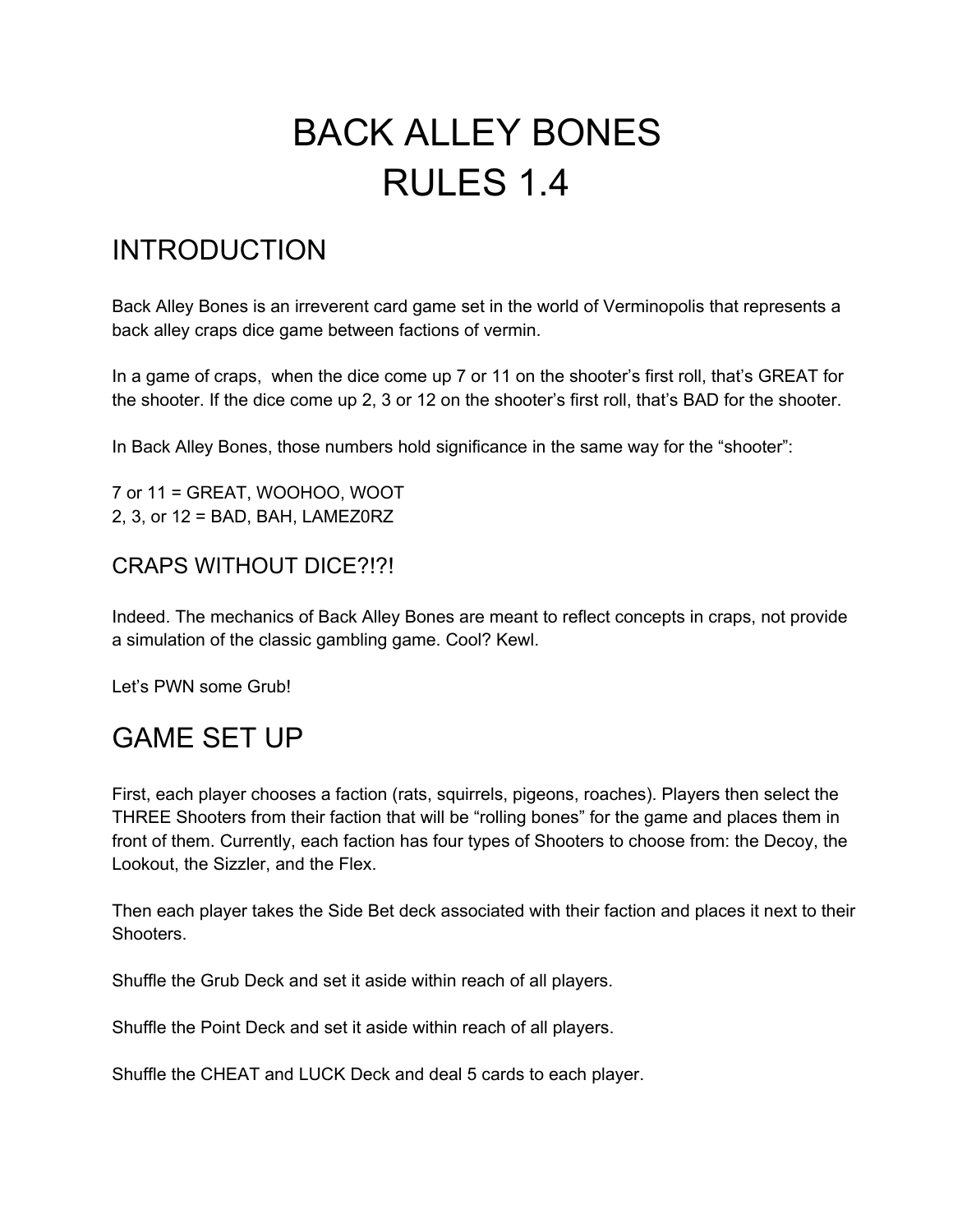Determine first player randomly. The players are now ready to roll some bones!

## GAME ROUND

## 1. CHOOSE A SHOOTER

The first player picks her first shooter and places the dice token upon him indicating he is the current shooter.

## 2. REVEAL POINTS

The first player then draws the top THREE cards from the point deck and places them in a column. These will be the points she is trying to equal 7, using the CHEAT and LUCK cards at her disposal, as well as the abilities of her characters and previously won SIDE BETS.

Of course, her opponent will be playing CHEAT and LUCK cards, and utilizing character and previously won SIDE BET abilities as well, to thwart her efforts.

## 3. CHOOSE SIDE BETS

Both players then secretly choose a SIDE BET for the round, and place it *face down* in front of them. SIDE BETS are revealed at the end of the round.

## 4. CHEAT AND GET LUCKY!

The player with the current Shooter plays first.

During a player's turn, she may play 1 CHEAT or 1 LUCK card upon a POINT to influence its value. She may also use any character or SIDE BET abilities available to her.

Players alternate playing CHEAT and LUCK cards until all cards have been played.

## 5. DETERMINE RESULTS

At the end of the round, if any of the POINTS now equal 7, the Shooter gets to retain the dice token, and a new round begins.

If none of the POINTS equal 7, the dice token is passed to the opposing player and the Shooter that just lost the dice token is flipped over to the "Crapped Out" side of his character card, indicating he can no longer be the Shooter this game.

## 6. REVEAL SIDE BETS

Before the next round begins, players reveal their SIDE BETS. If the total on any of the POINTS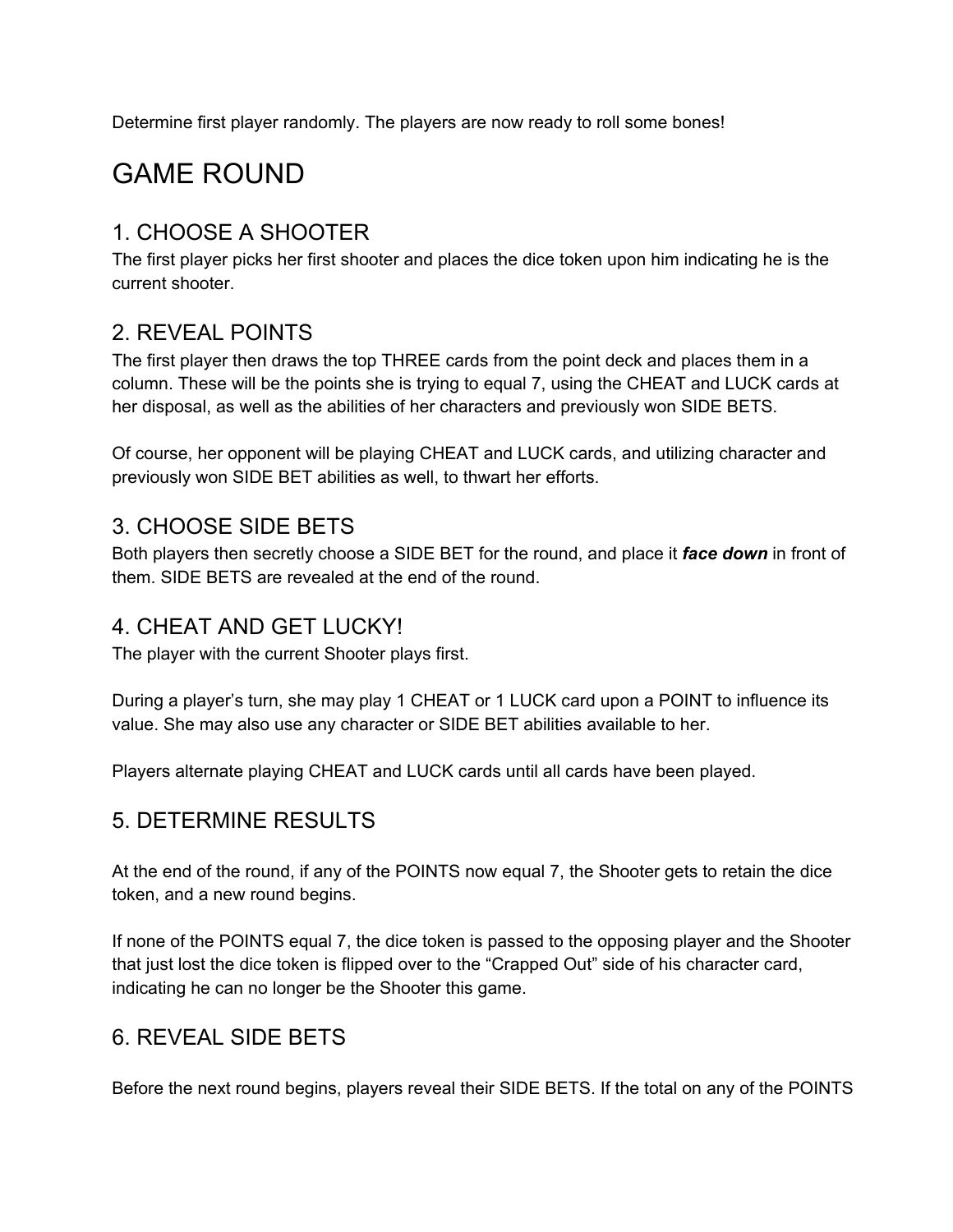equals a chosen SIDE BET, that player places the winning SIDE BET in front of them and the SIDE BET's ability is available to that player for the rest of the game. If a SIDE BET is not a winner, it is returned to the player's SIDE BET DECK.

## 7. START A NEW ROUND

## GAME MECHANICS

### PLAYING LUCK CARDS

LUCK cards can never be countered. However, the value of the LUCK card (1, 2, or 3) affects the value of the POINT exactly that amount. Playing a LUCK card upon a POINT can result in a YO 'LEVEN, LUCKY SEVEN or a LOCKDOWN.

### PLAYING CHEAT CARDS

CHEAT cards can be countered by The Lookout or The Flex. However, the value of the CHEAT card (2, 3, or 4) is flexible. When a CHEAT card is played, the player places a number of CHEAT tokens upon it, indicating the value she wants the cheat to be. The number of CHEAT tokens placed on a CHEAT card can never exceed the card's maximum value. For example, a CHEAT 3 may contain 1, 2 or 3 CHEAT tokens, never 4.

### YO 'LEVEN!

Whenever a POINT reaches 11, the player who played the card upon it may refresh all her exhausted cards immediately.

If a LUCK card is used to reach 11, the player who played the LUCK card also receives the top card of the GRUB deck.

Both the current Shooter or her opponent can snag a Yo 'Leven!

### LUCKY SEVEN!

Whenever a Shooter gets a POINT to 7 as a result of playing a LUCK card, the Shooter's player receives the top card of the GRUB deck.

Only the current Shooter can snag a Lucky Seven!

#### LOCKDOWN!

Whenever a POINT reaches 2, 3 or 12 as a result of a LUCK card being played upon it by the defender, that POINT is removed from play for the remainder of the round.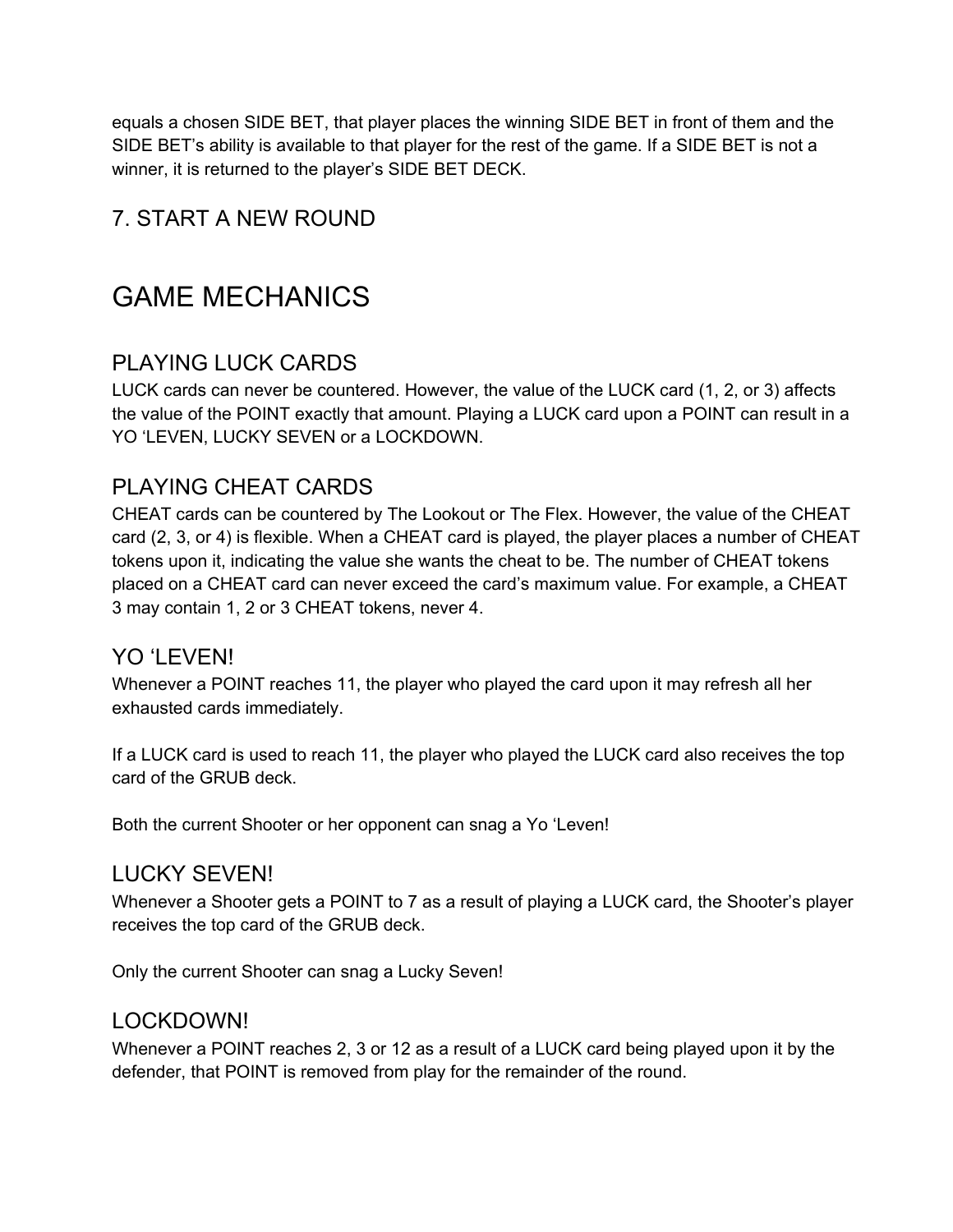## CHARACTER ABILITIES

## **The Decoy**

Exhaust before playing a CHEAT to allow it to automatically succeed. Place a decoy counter on the CHEAT card benefitting from the decoy to indicate it can no longer be adjusted.

## **The Lookout**

Exhaust as a CHEAT is played to discard the CHEAT.

### **The Sizzler**

Exhaust to draw a card.

### **The Flex**

Discard a card and Exhaust before playing a Cheat to allow it to automatically succeed. Place a decoy counter on the CHEAT card benefitting from the decoy to indicate it can no longer be adjusted.

OR

Discard a card and Exhaust as a CHEAT is played to discard the CHEAT.

OR

Discard and Exhaust to draw a card.

## SIDE BET ABILITIES

A player may only use a SIDE BET ability during her turn.

## **Sniffing (6 or 8)**

Winning a 6 or 8 SIDE BET grants the ability to SNIFF. Exhaust the won SIDE BET to draw the top card of the GRUB deck. Then choose whether to put the card back on top of the GRUB deck or on the bottom of the GRUB deck.

#### **Stacked Sniff (6 AND 8)**

If you have won both the 6 and 8 SIDE BETS, exhaust BOTH won SIDE BETS to draw the top 3 cards of the GRUB deck, then replace them in any way you choose.

## **Drawing (5 or 9)**

Winning a 5 or 9 SIDE BET grants the ability to DRAW. Exhaust the won SIDE BET to draw the